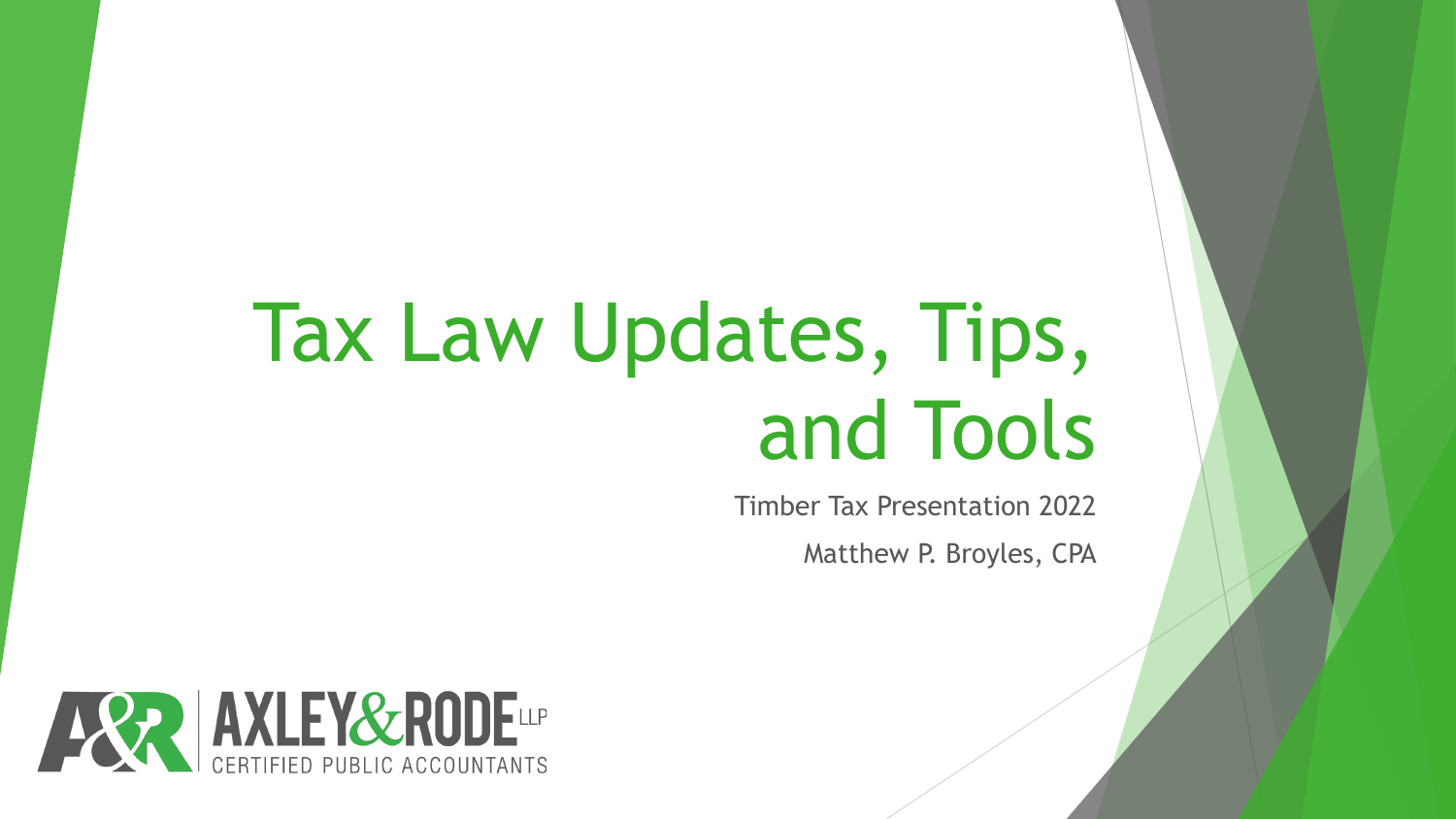# During last year's session….

- Stated that new tax law was immanent
- Could possibly include provisions such as:
	- $\blacktriangleright$  Income tax rate hikes
	- **Increased tax on certain Capital Gain transactions**
	- Removal of Stepped-Up Basis
	- Increased tax on those making more than \$400k
	- Repeal of 20% deduction provision to small businesses
	- More inclusive investment taxes

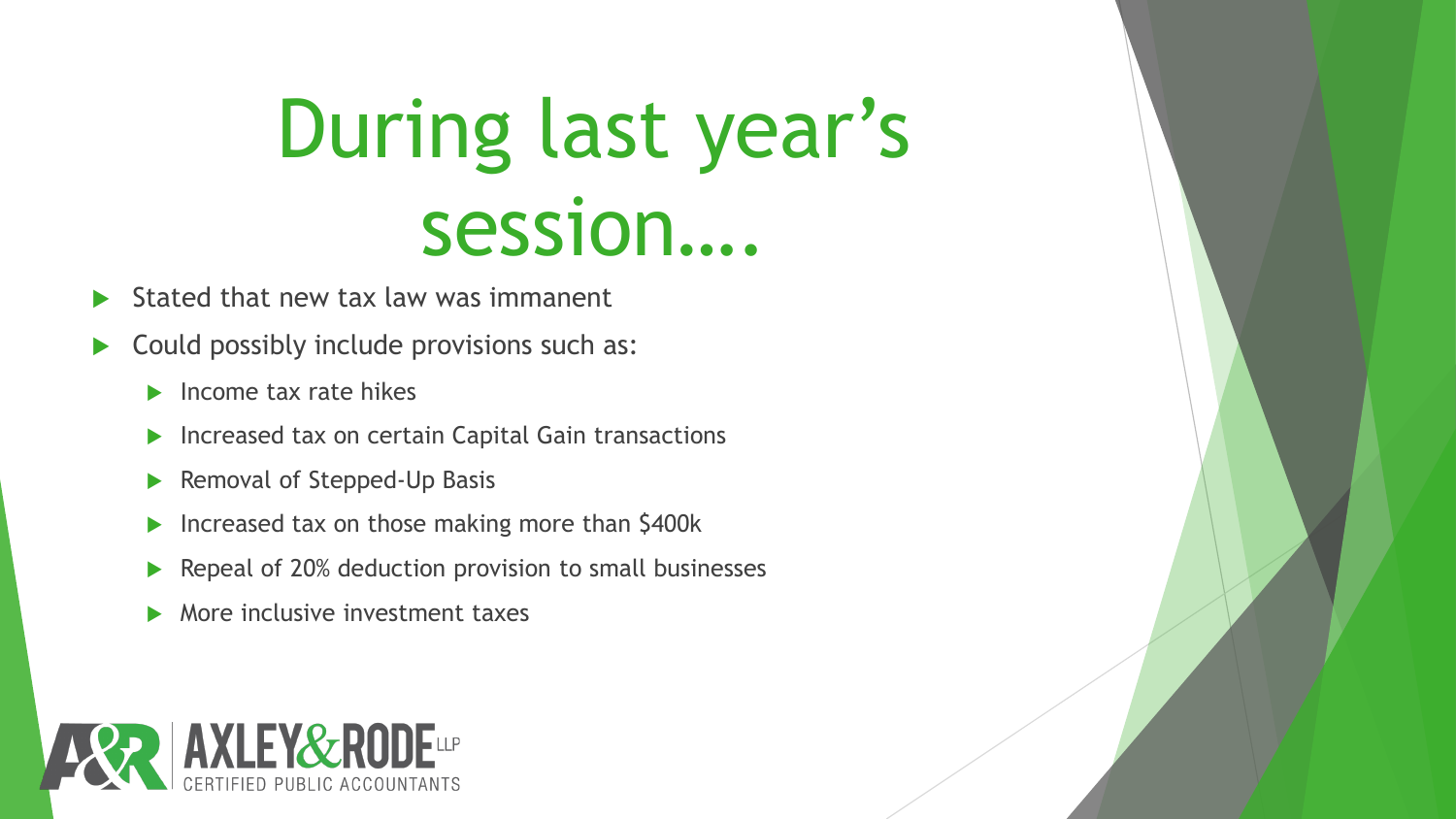# So, what came to be?

- Very little
	- Mainly further Covid-19 relief for individuals
		- $\blacktriangleright$  Additional tax credits for those with dependents
		- $\blacktriangleright$  Additional stimulus payments
		- Extensions of unemployment, SBA programs, and payroll credits
- Build Back Better Bill
	- $\triangleright$  Biden administration's big push at some tax reform
		- ▶ Sen. Joe Manchin declared the bill "dead" February 1<sup>st</sup>
- $\blacktriangleright$  Future tax provisions?
	- ▶ Very Uncertain
	- Put on the back burner for now

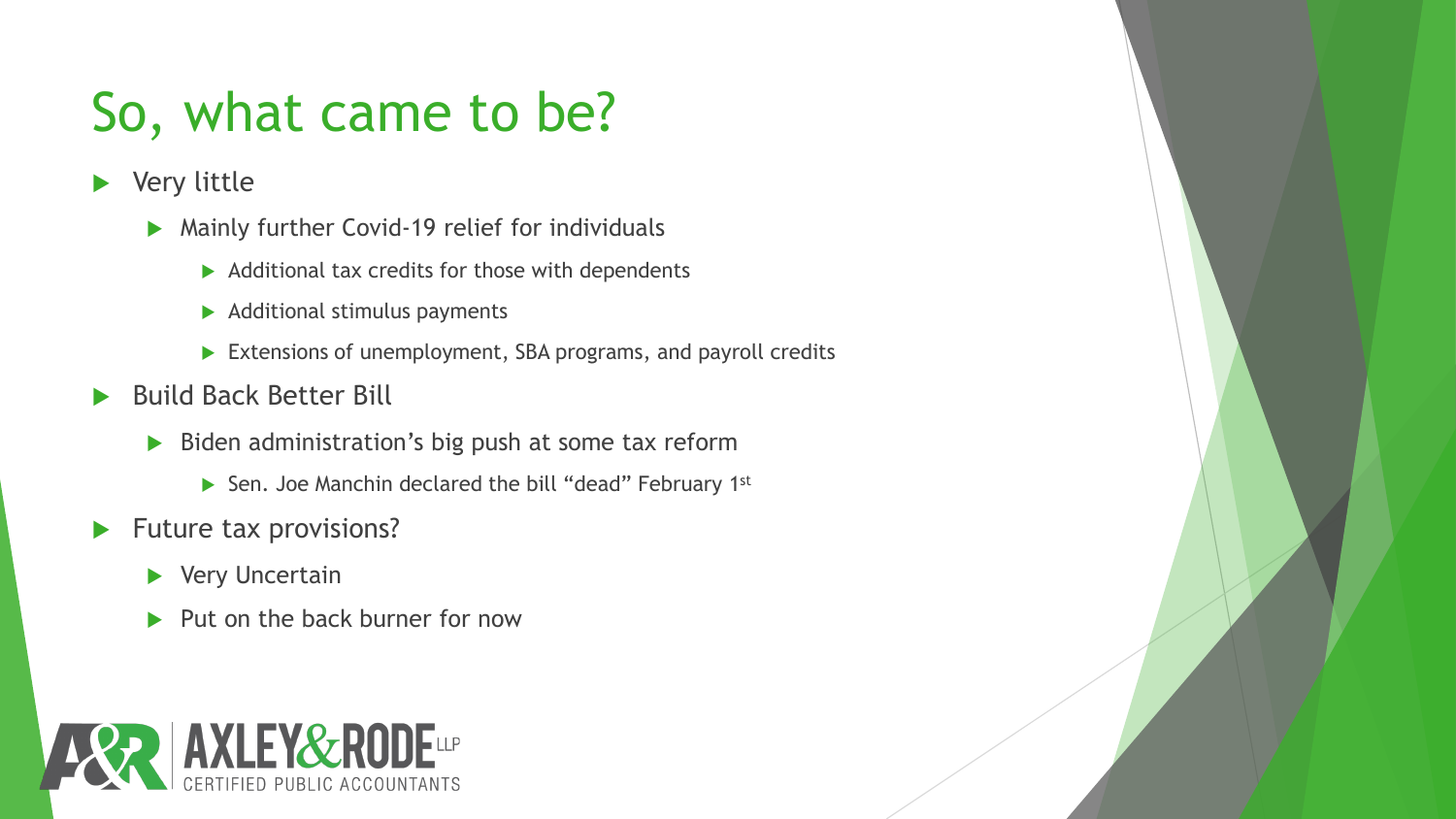## End of Covid-19 tax law era - hopefully

- Paycheck Protection Program loans
	- **No Wrapping up forgiveness for loans round #1 & #2**
	- Reported as non-taxable income for certain business type filers / not reported at all for others
- Reconciling of payroll type credits on 2021 returns
	- **Employee Retention Credit**
	- $\triangleright$  Sick and Family Leave credits
- Stimulus/Advanced Child Tax Credit payment reconciliations Individual returns
- 100% Meals deduction for those purchased at restaurants
- Increased charitable donation rules

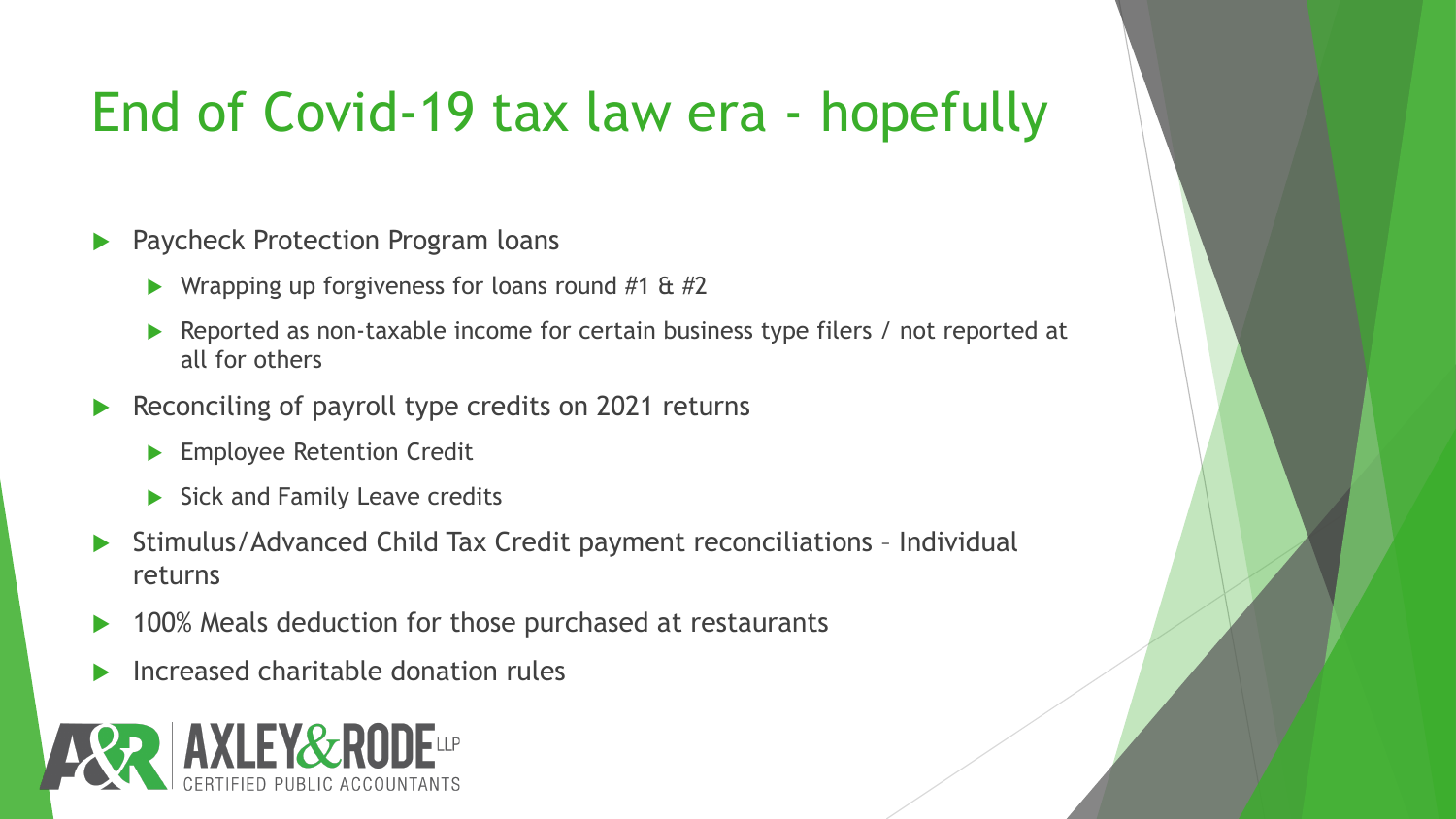### Expiring tax provisions

- Temporary Net Operating Loss (NOL) rules expired 2020
	- ▶ NOL's arising from a loss of non-farm activities must be carried forward
		- ▶ 5 year carryback was allowed for years 2018 2020
	- $\blacktriangleright$  Farming activity still provided carryback
		- ▶ Per IRS publication 225 farmers allowed a 5 year carryback for 2021
- Tuitions & Fees Deduction expired 12/31/20
- Numerous Covid-19 related relief items
	- ▶ Exclusion of unemployment income up to \$10,200 expired 12/31/20
	- ▶ Retirement required minimum distributions back in place for 2021

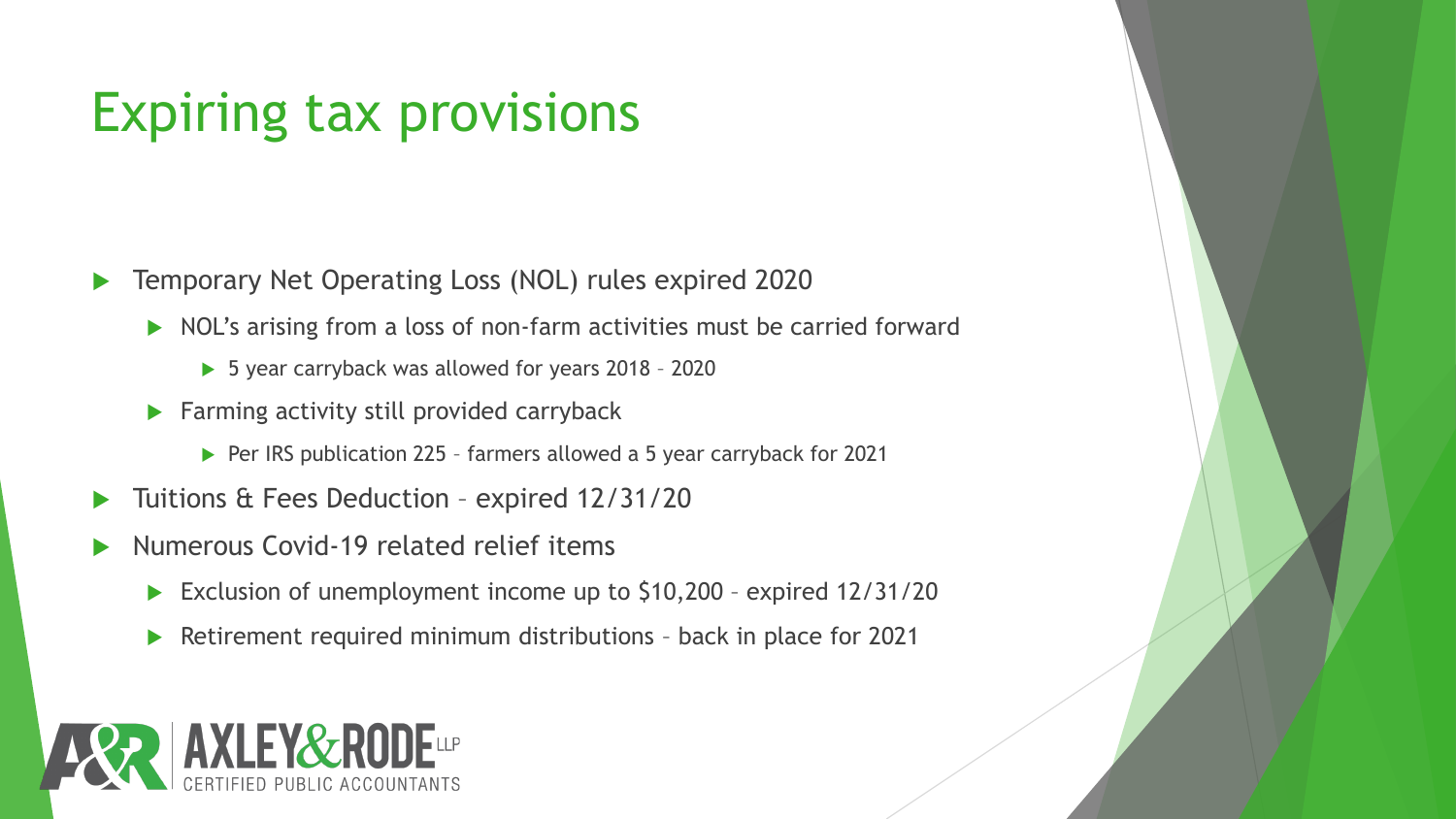### Known future provisions to be thinking about

- Estate exemption to be cut in half after 12/31/2025
	- ▶ Current exemption 2022 \$12,060,000
	- ▶ Would revert back to around \$6 million
- Qualified Business Income Deduction to Expire 12/31/2025
	- ▶ 20% deduction of qualifying business income subject to phase outs
- Bonus Depreciation to phase out by 2027
	- 2022 100%, 2023 80%, 2024 60%, 2025 40%, 2026 20%
- Individual income tax rate hikes after 2025

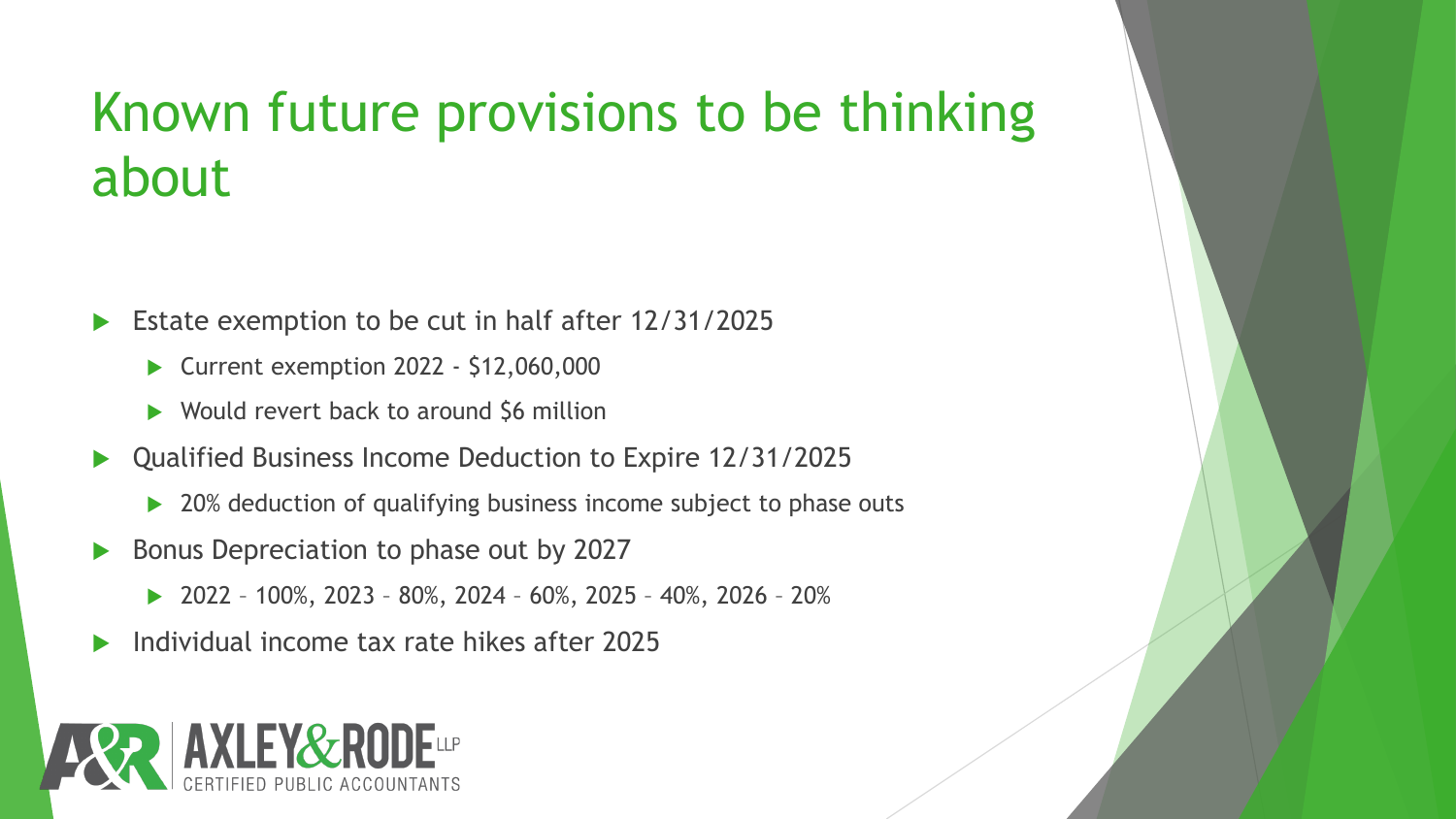#### The status of the IRS

- Per the Taxpayer Advocacy
	- ▶ "Deeply Concerned" about 2022 filing season
	- ▶ As of end of December 2021 8.3 million unprocessed individual returns
	- ▶ 5 million pieces of unaddressed taxpayer correspondence
	- ▶ Telephone service worst ever
		- ▶ Only 11% of calls answered 250 million calls unanswered
		- $\triangleright$  At one point, receiving around 1,500 calls per second
	- ▶ 199 days to process responses to correspondence up from 74 days
- Per your local Tax Professional
	- $\blacktriangleright$  We felt it first hand
		- Influx of incorrect notices received
		- Difficulty to resolve issues
		- $\blacktriangleright$  IRS technical system failures

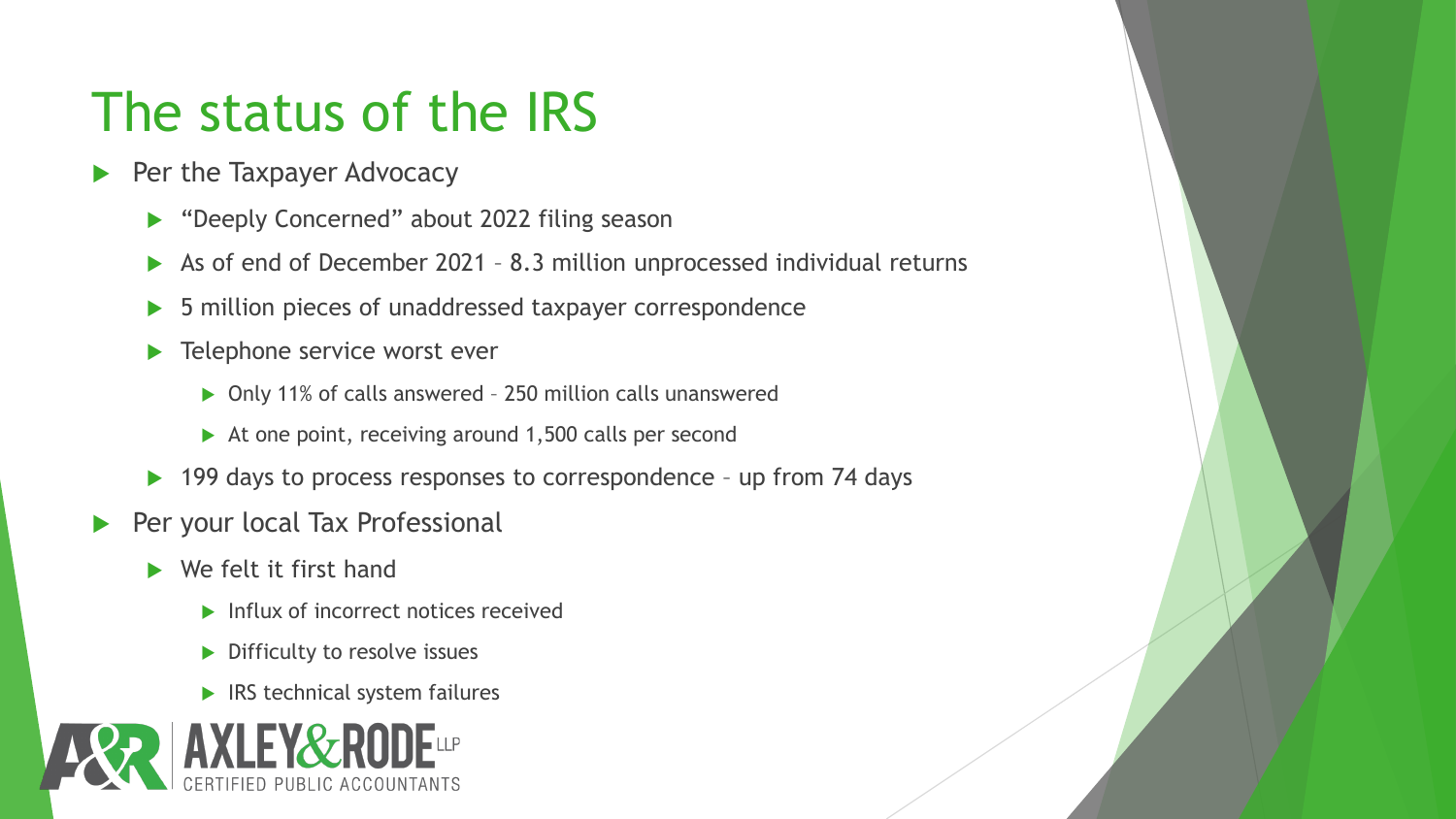# Tips for smooth tax filings

- Provide your tax preparers with accurate stimulus and advanced child tax credit payments
	- $\triangleright$  Should receive letters from the IRS stating the amounts
		- $\blacktriangleright$  Reconcile letters with bank statements
- Submit all filings and payments electronically if possible
	- Not perfect, but seeing more errors and delays with regards to general postage
- Be sure to provide **ALL** important tax documents received
	- ▶ With more 1099's being issued, taxpayers need to be sure that what the IRS has matches what is being reported
- File an extension just in case if you are filing and paying near the deadline
- Be patient

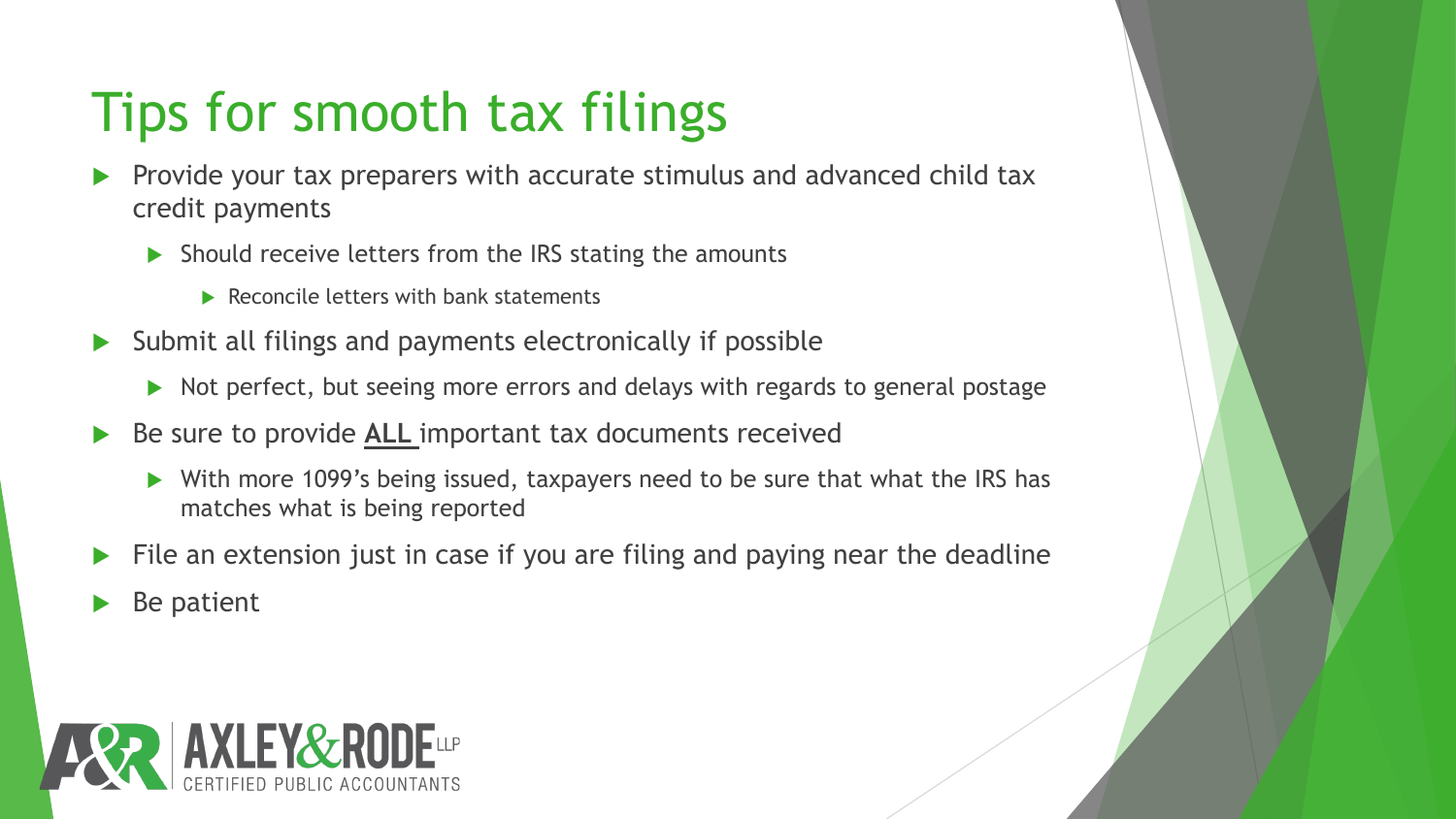# Timber Taxation - Strategizing

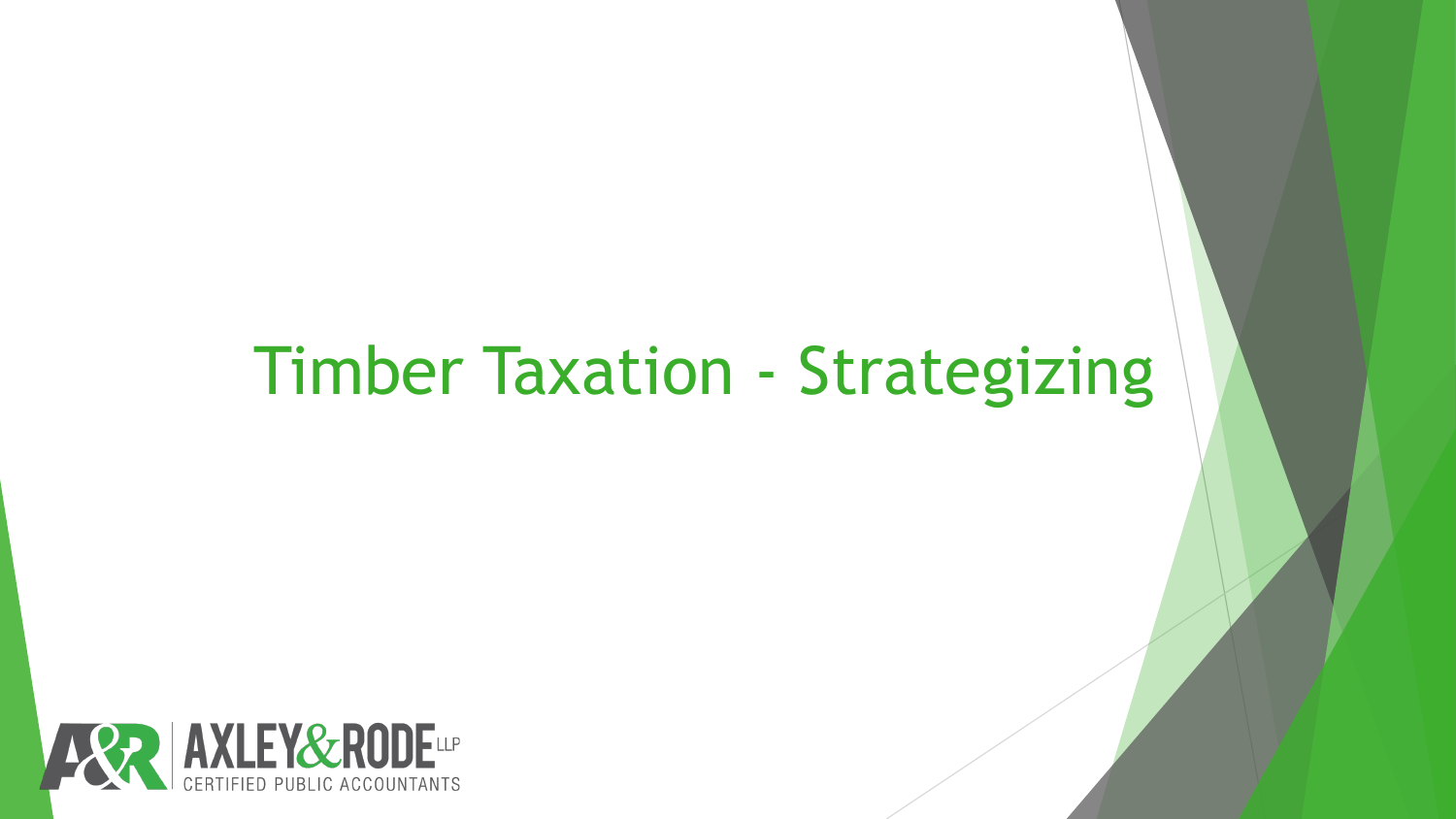# Employed vs. Self-employed

#### **Employees**

- Not much room to wiggle unless another business venture is present
- $\triangleright$  No deduction of employee business expenses
- ▶ Self-Employed
	- Deduction of business related expenses
	- $\blacktriangleright$  Trump tax laws currently still in place
		- Aggressive capital asset depreciation
		- ▶ Qualified Business Income deduction (20% haircut)

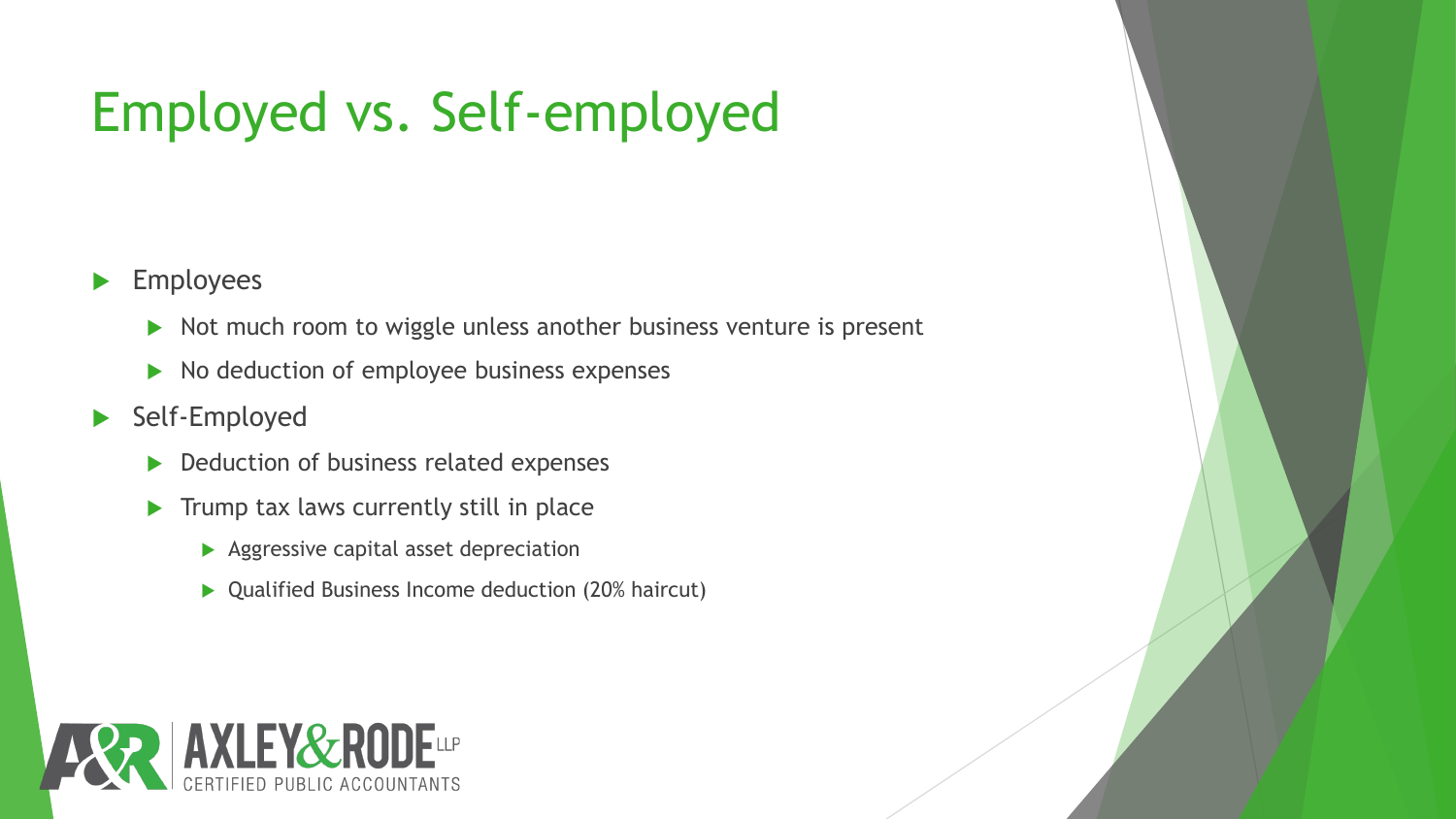#### Investment vs. Business

- **Passive investments, hobbies, and non-active participation** 
	- $\triangleright$  Produces little to no current tax benefit on dollars spent
	- Most dollars spent are either lost or held until the major capital assets are sold
- Active trade or business
	- ▶ Opens the door to numerous tax advantages
	- ▶ Typically considered a "Self-employed" activity
	- ▶ Cash inflows/outflows more closely line up with taxable income

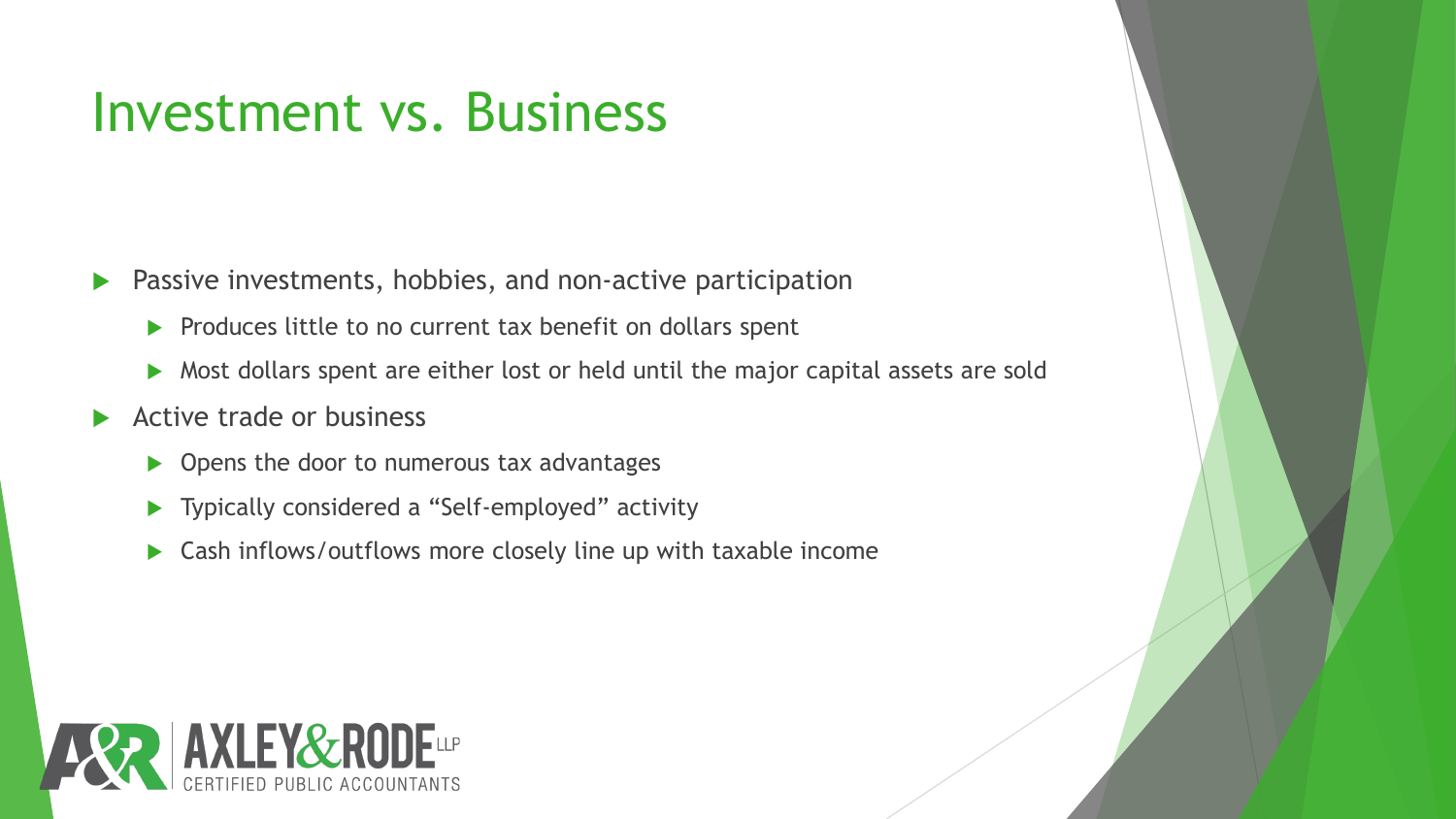#### Business like

- $\blacktriangleright$  Paint the right picture
	- ▶ Make sure expenses such as interest expense, property taxes, utilities, etc. are being used appropriately and effectively where blurred lines exist
		- ▶ These types of expenses not used in conjunction with a business are just lost
		- $\blacktriangleright$  Keep distance between recreation and operations
	- ▶ Does it look, smell and taste like a business?
		- ▶ Material participation keep a log of time, work, and travel
		- $\triangleright$  Profit making intentions stay active with foresters, organizations, and training/knowledge
		- Adequate record keeping management plans, receipt records, etc.

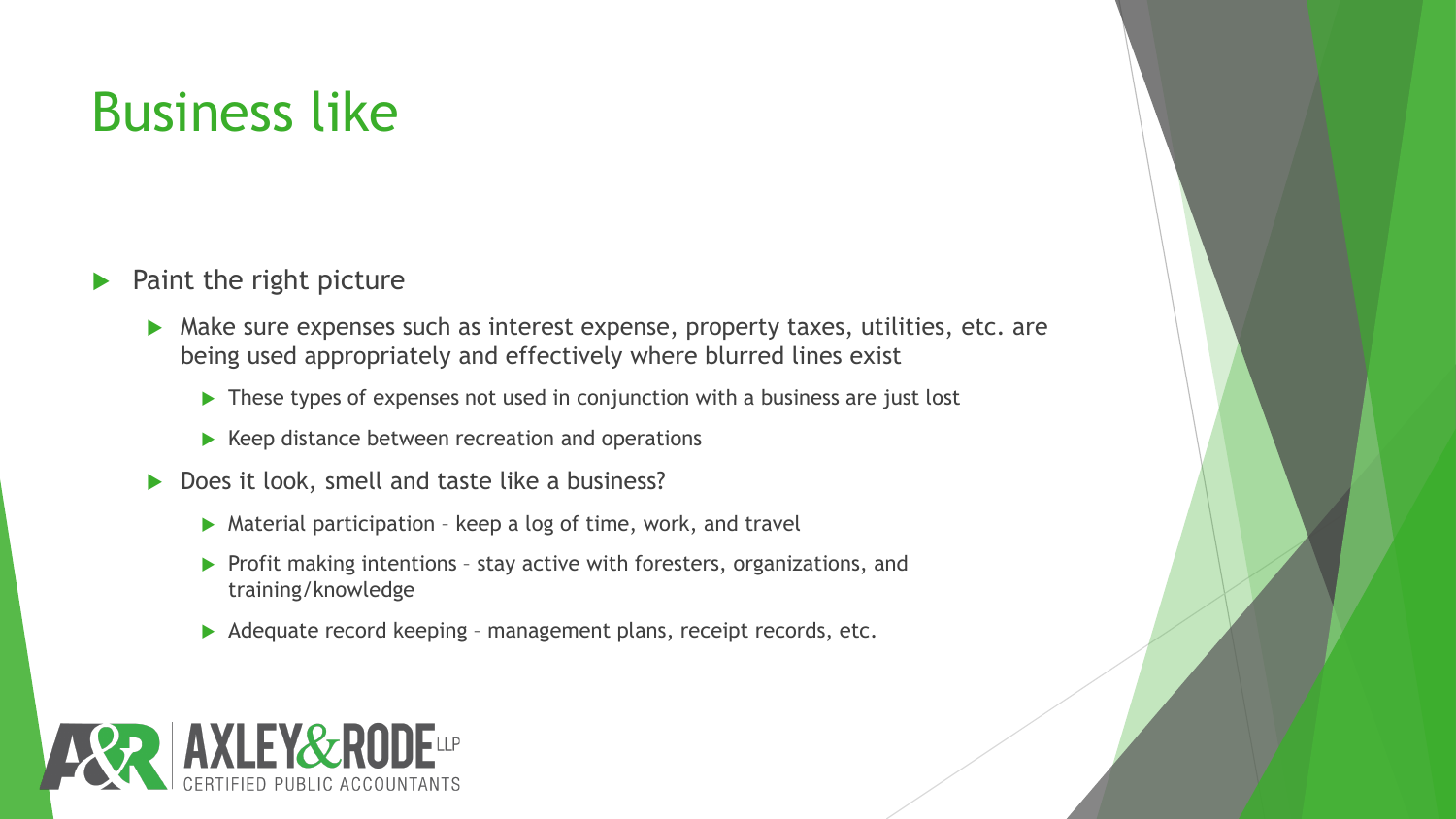Common tax deductible expenditures (including depreciable purchases)

- Property Taxes
- Insurance
- Legal & Professional
- Repairs & Maintenance
- **Supplies**
- Auto
- Equipment purchases
- Custom Hire
- Reforestation



- Dues & Subscriptions
- Continuing Education
- Chemicals
- Certain Property improvements
- ▶ Fuel & Oil
- Interest
- Contract Labor
- Equipment Rental
- **Utilities**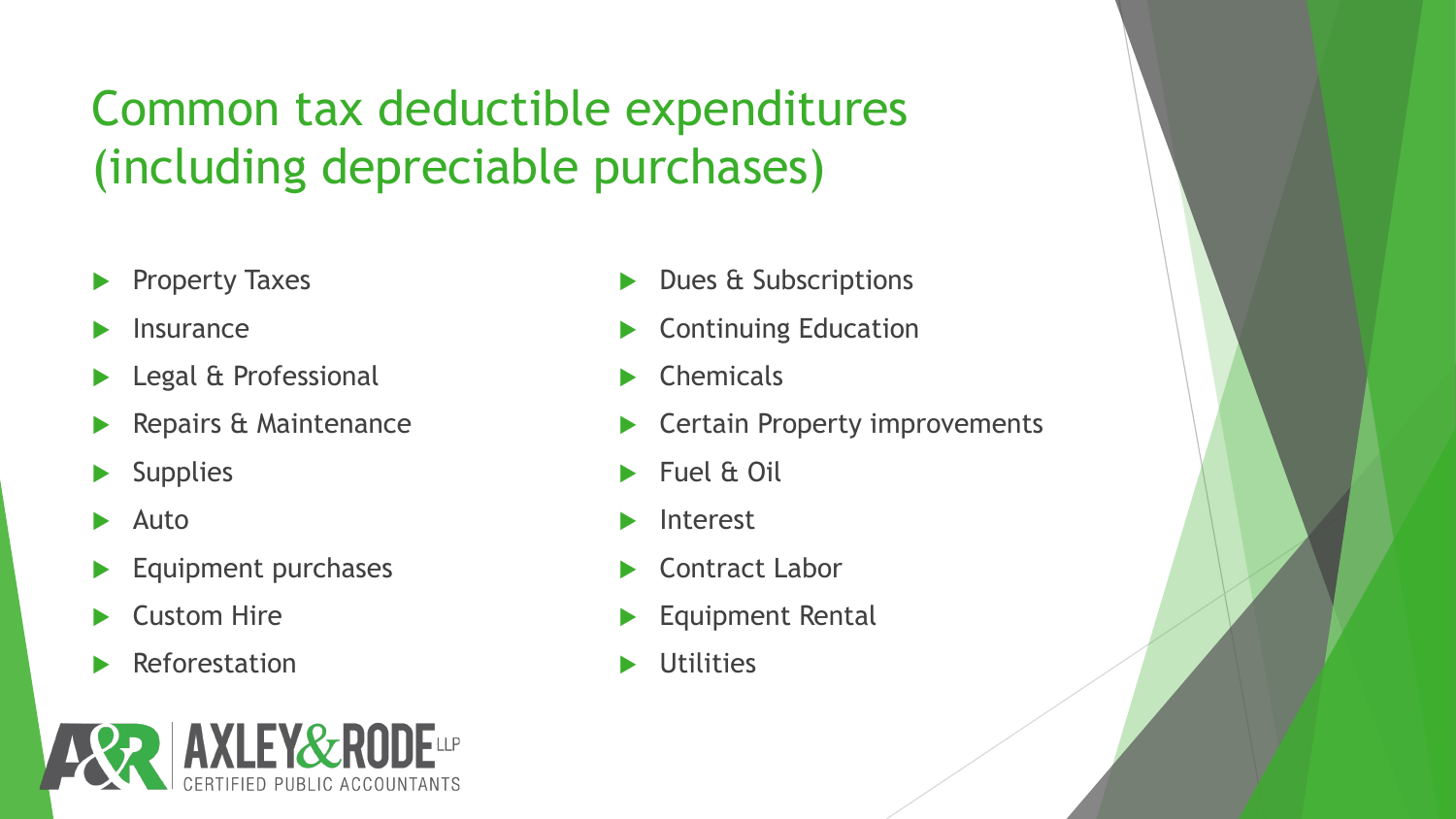### Adequate Record Keeping – Income taxes

How long?

- $\triangleright$  IRS statute of limitations = 3 years
- $\triangleright$  We recommend keeping records 4-5 years with overlap of filing periods
- Might retain longer for special purposes Capital Gains(Losses) & basis
- What records?
	- ▶ Bank statements, Credit Card statements, receipts, invoices, mileage logs
	- Images recently aided in one of our timber farm audits
- Clear Separation
	- Not a bad idea to have separate bank accounts/credit cards for each business activity
- Not the same for other taxes, such as estate or sales.

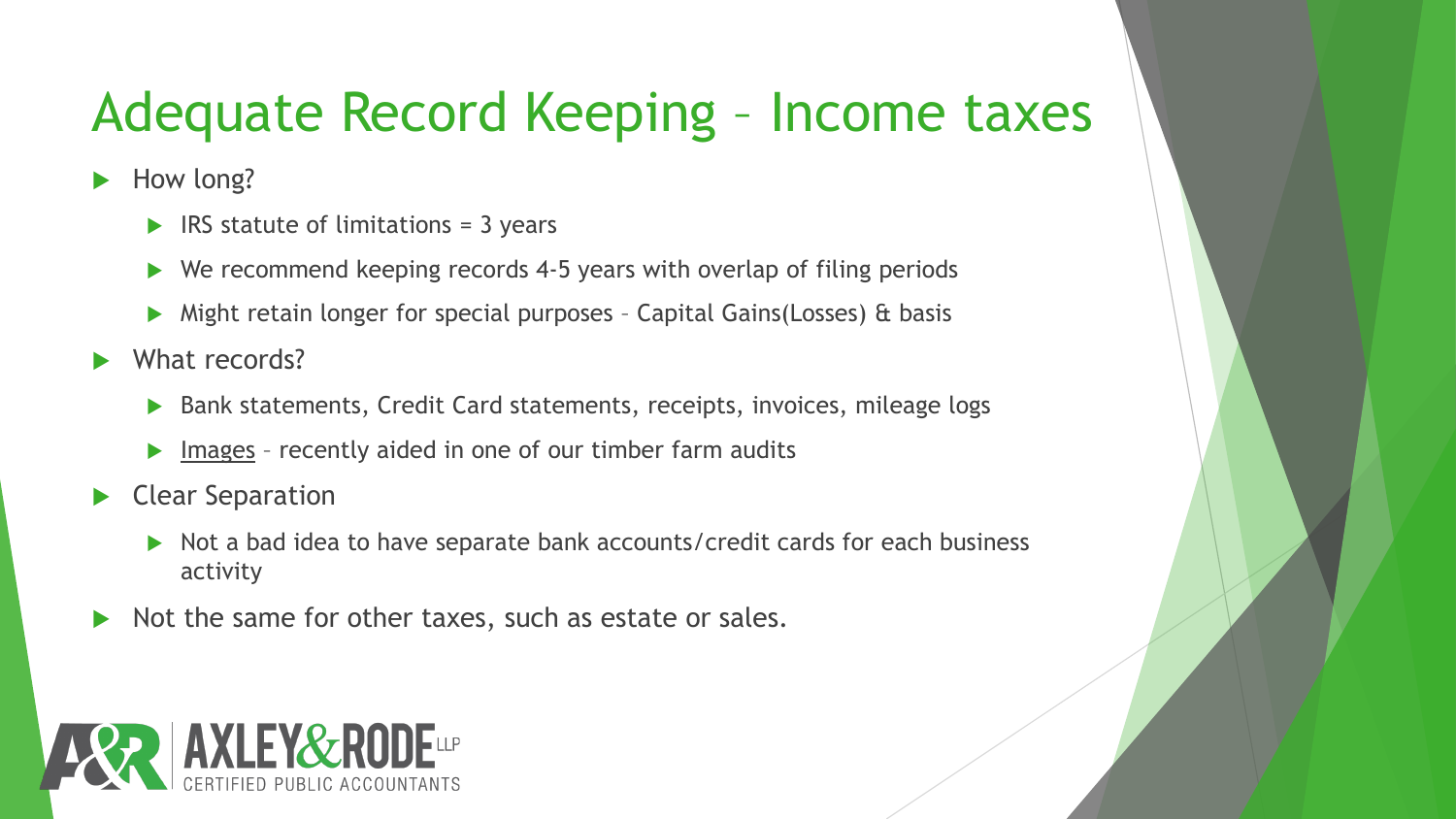#### Adequate Record Keeping – Cost Basis

- $\blacktriangleright$  Cannot express the importance
	- $\blacktriangleright$  Permanently store original cost records
		- $\blacktriangleright$  Purchase settlement statements
			- Purchased or gifted
		- Estate tax returns/records for inherited properties
		- $\triangleright$  Distributions from other entities (k-1 statements / 1099-div liquidating)
- Inherited property
	- $\blacktriangleright$  Property appraisals for highest values
		- ► Land & Timber

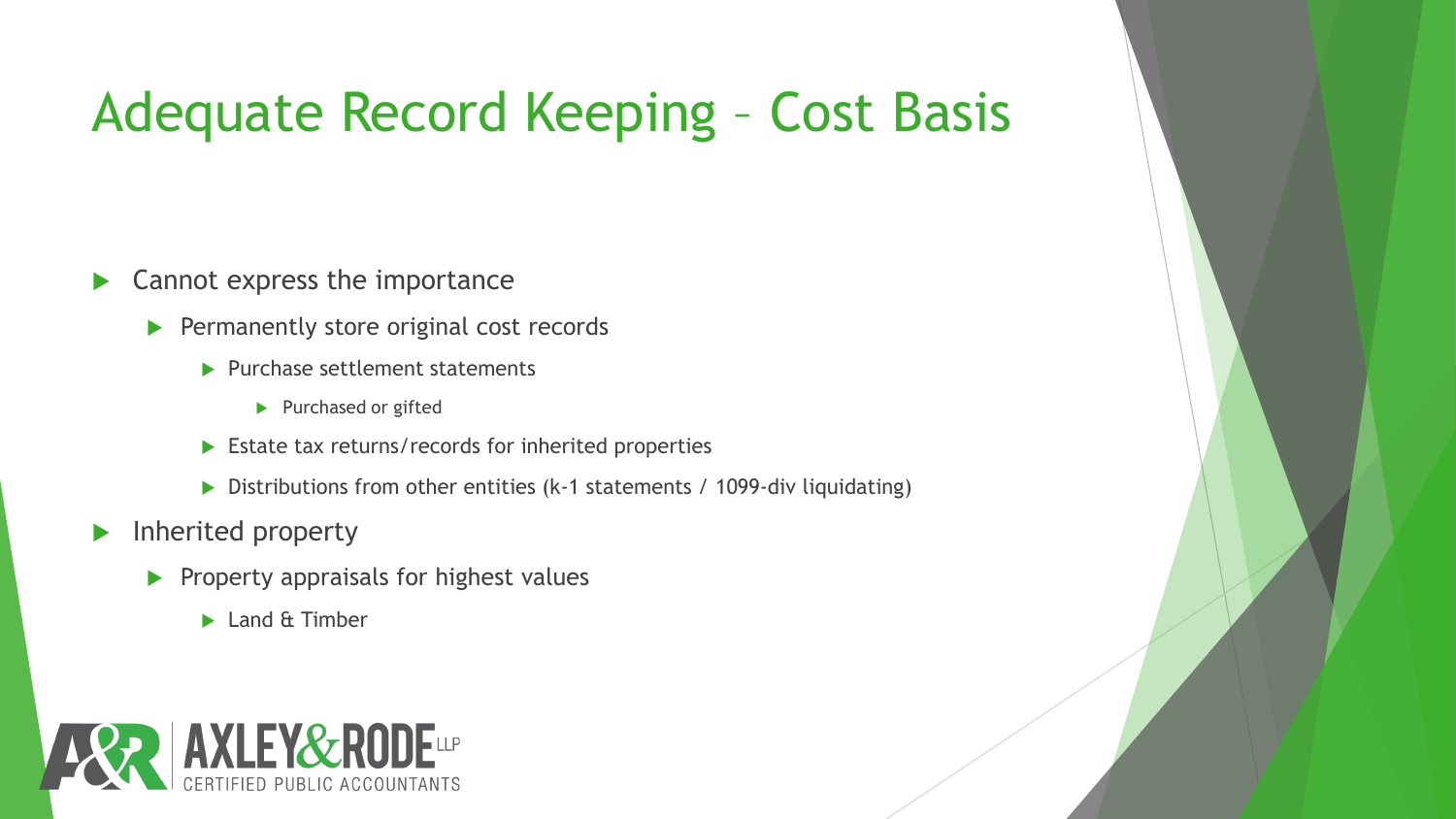#### Business entities

▶ Often asked - how should I structure my business?

▶ Options

- Sole-proprietor business or farm (1040 Schedule C or F)
- Partnership (1065)
- S-Corporation (1120S)
- ▶ C-Corporation (1120)
- Trust (1041) \*typically used for estate & succession planning first & foremost
- What about an LLC?
	- ▶ Most commonly used entity structure came into existence after federal tax law structure
	- An LLC can fall under any federal taxing structure given the right circumstances

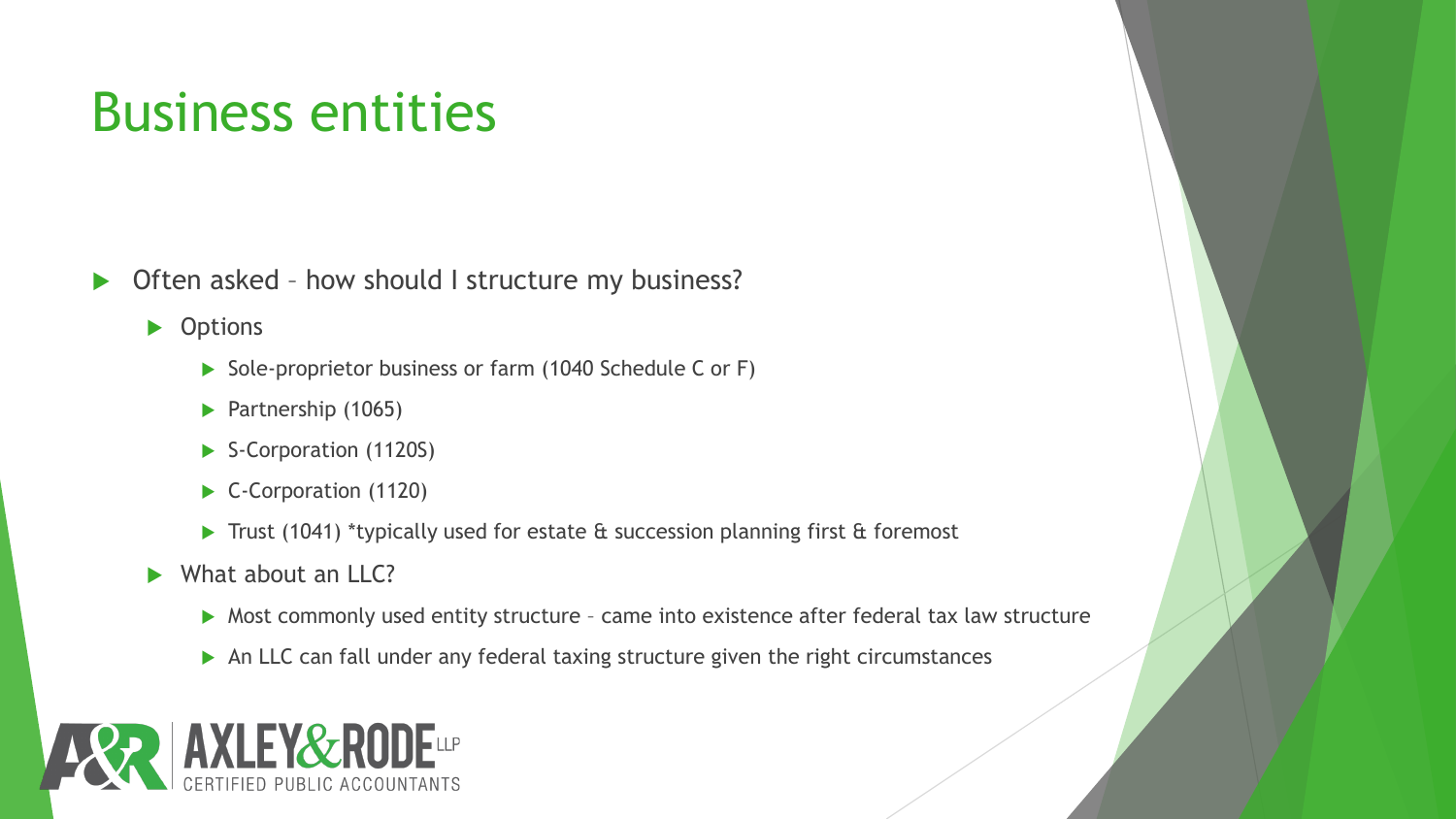#### Business entities – why and which one?

- $\blacktriangleright$  Key factors in determining what entity structure to use:
	- **Legal liability**
	- ▶ Ownership
	- $\blacktriangleright$  Succession
	- $\blacktriangleright$  Federal and state taxes
	- Complexity and cost benefit
	- Payroll and benefits
	- Growth and buying power

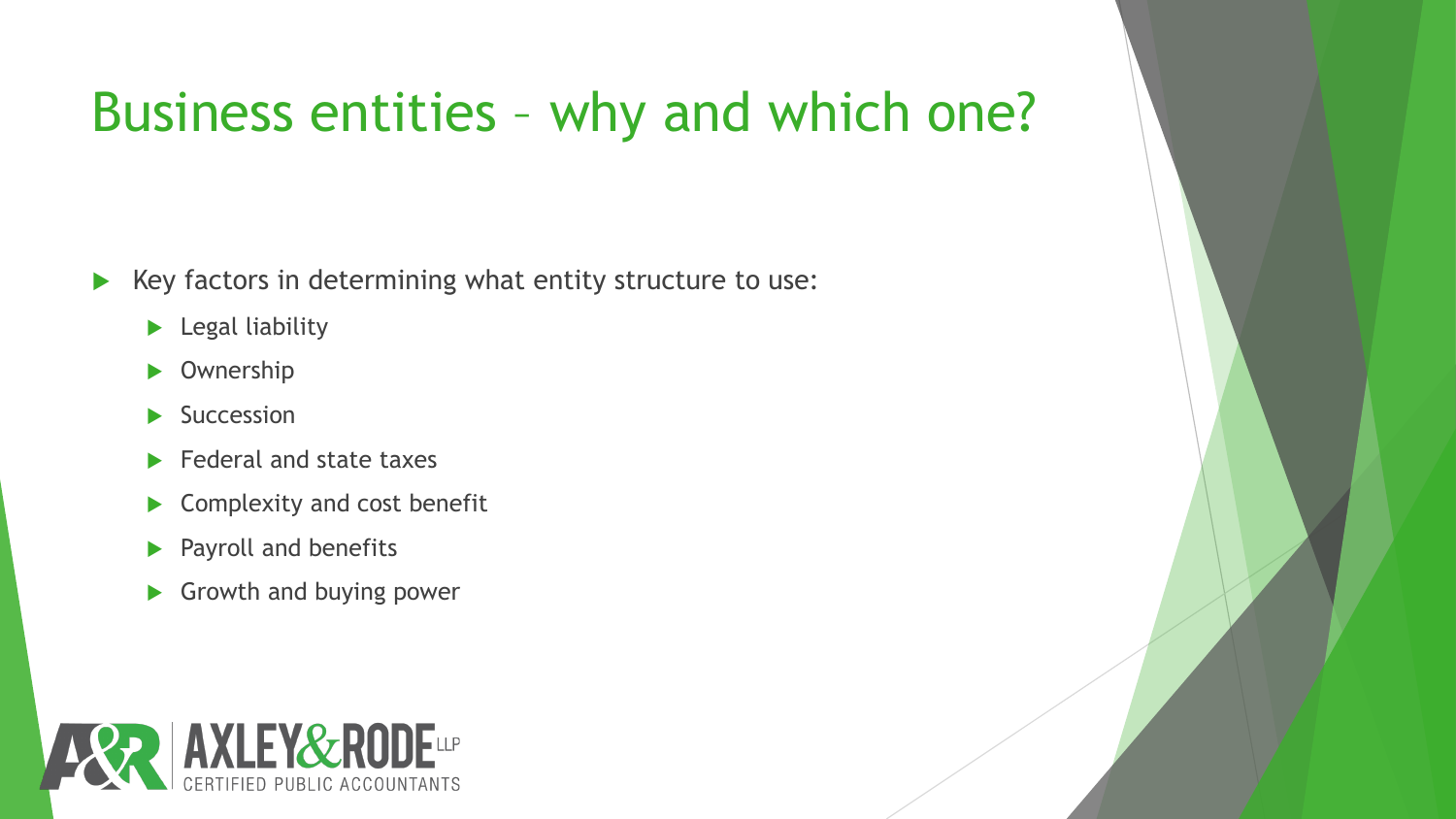- Mile IQ
	- <https://www.mileiq.com/>
	- A pencil free business mileage log
	- Automatic tracking
	- ▶ Year end reports
	- $\blacktriangleright$  Multiple classifications
	- ▶ Can be used from your smartphone or computer
- QuickBooks Online
	- [https://quickbooks.intuit.com/onli](https://quickbooks.intuit.com/online/) ne/
	- Real time, cloud based accounting
	- Anytime Accountant assistance
	- Automatic bank feeds and transaction memorization
	- $\blacktriangleright$  App integration
	- Test Drive the system [https://qbo.intuit.com/redir/testd](https://qbo.intuit.com/redir/testdrive) rive

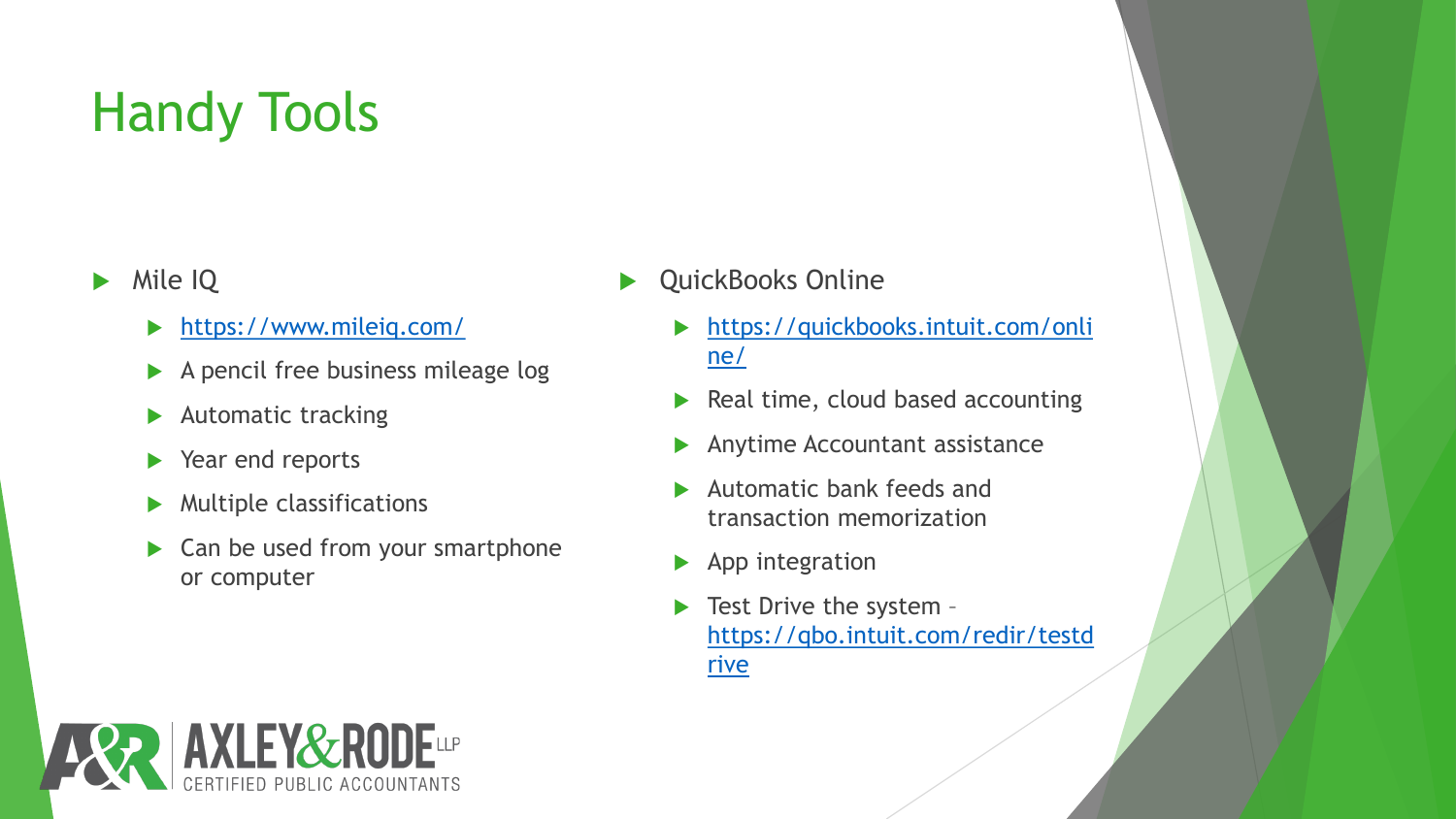- ▶ Local Appraisal District / Tax Assessor
	- **Depending on service provider,** they may provide the following information:
		- ▶ Owner Info
		- ▶ Deed transfer Dates
		- **Appraised values breakdown**
		- ▶ Map Tools and property lines
		- Appraisal Example <https://polkcad.org/home>
		- [Assessor Example -](http://polk-tax.com/) http://polktax.com/



- National Timber Tax
	- [https://www.timbertax.org](https://www.timbertax.org/)
	- A wealth of information regarding timber tax for all levels of participants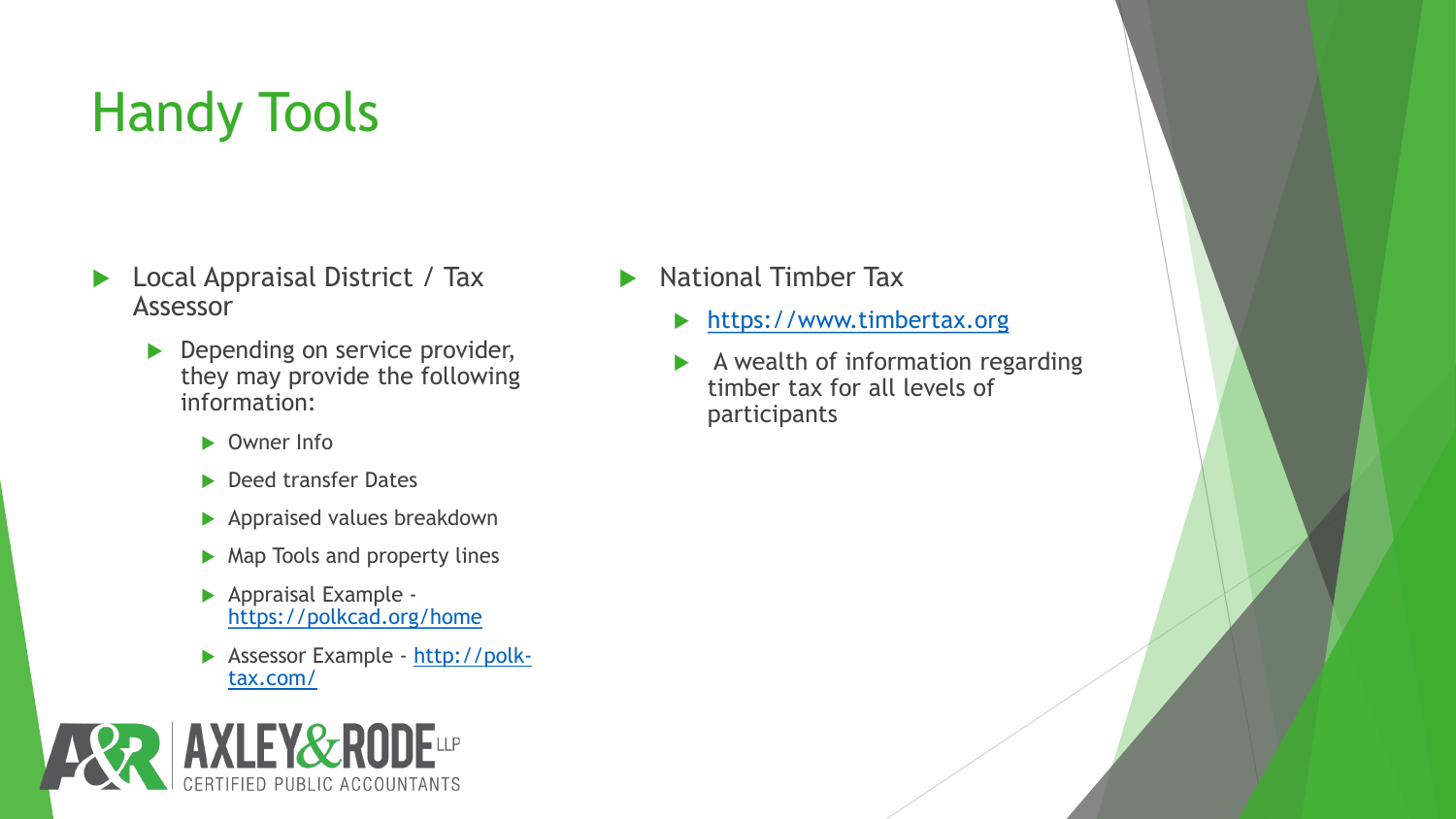- Gusto Payroll
	- <https://gusto.com/>
	- $\blacktriangleright$  Simplified payroll for small employers (I recommend 1-5 employees)
	- $\triangleright$  Can be as easy as hands free
	- **Paperless system**
- Texas Comptroller
	- <https://comptroller.texas.gov/>
	- Research and instructions for basically all Texas taxes
	- ▶ Entity lookup <https://comptroller.texas.gov/>
	- $\triangleright$  Online filing https://mycpa.cpa.state.tx.us/sec [uritymp1portal/displayLoginUser.d](https://mycpa.cpa.state.tx.us/securitymp1portal/displayLoginUser.do) o

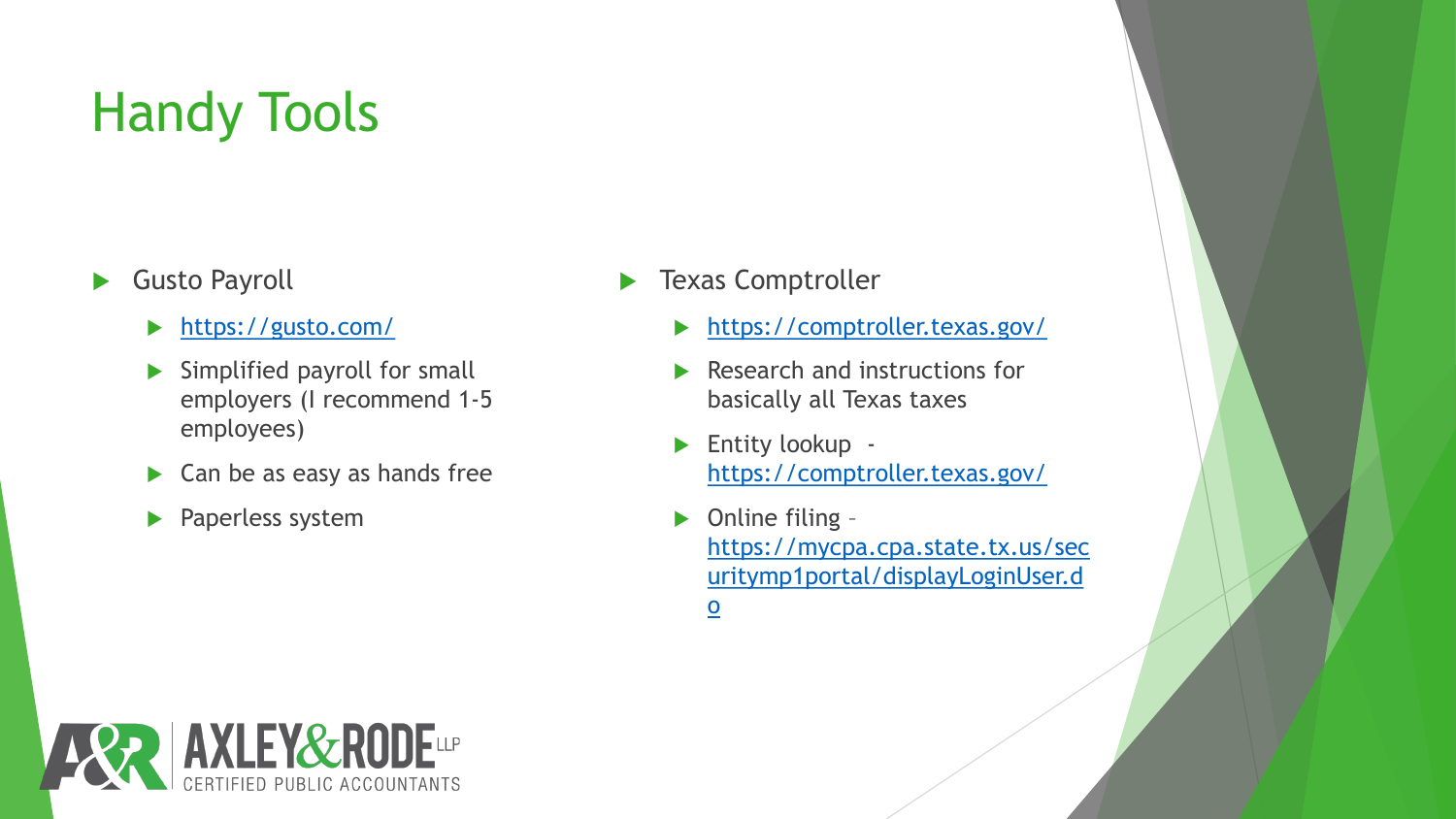- ▶ Office Lens mobile app
	- $\blacktriangleright$  Enhances, trims and straightens document images taken by phone
	- $\triangleright$  Stores them and enables them to be transferred to other devices in readable workable formats
	- ▶ Works with most documents, including business cards
- Rocket Book
	- <https://getrocketbook.com/>
	- Notebook style devices that convert written text into electronic readable and transferrable data